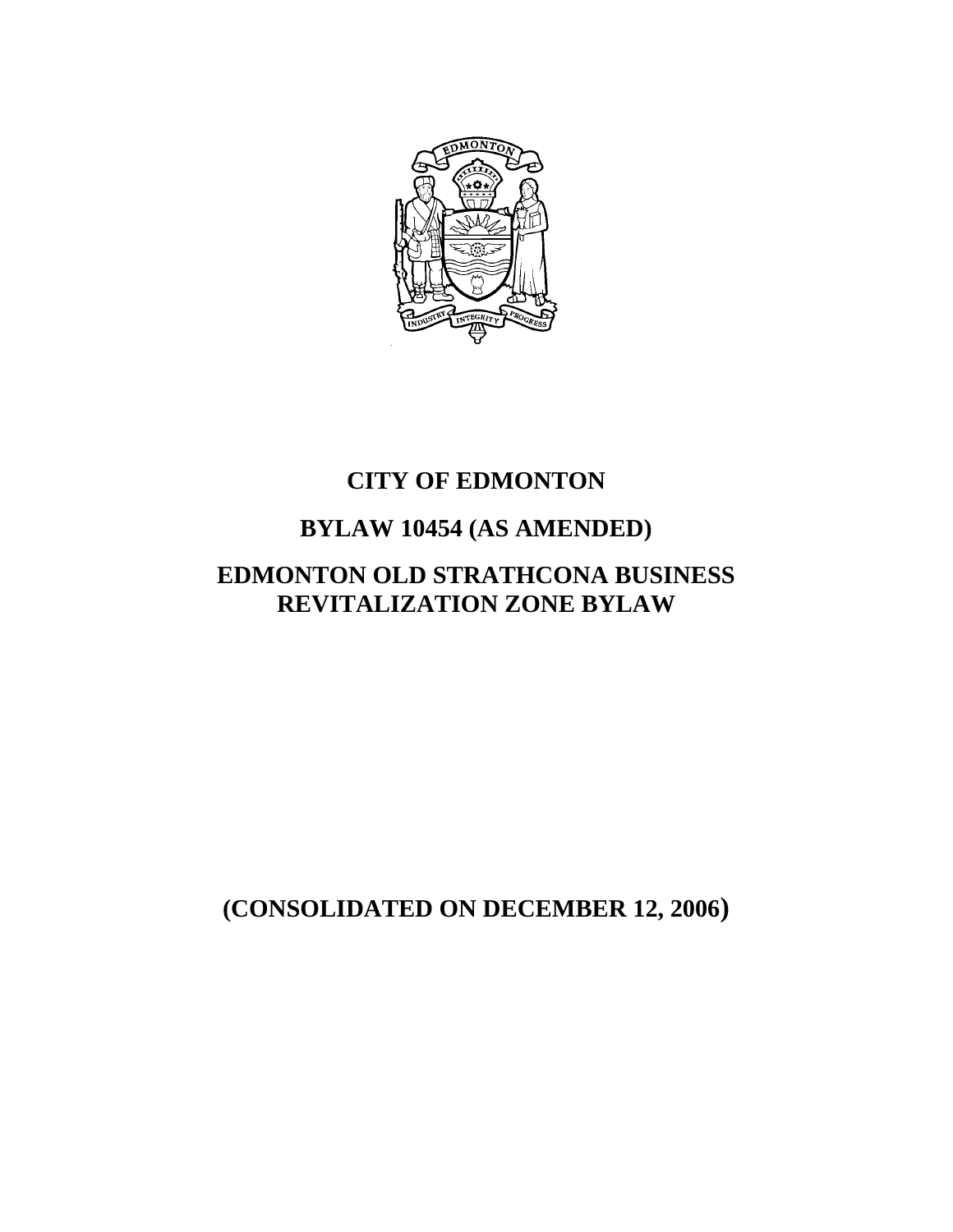# **THE CITY OF EDMONTON**

#### **BYLAW 10454 (AS AMENDED)**

#### **EDMONTON OLD STRATHCONA BUSNIESS REVITALIZATION ZONE BYLAW**

**WHEREAS** the Municipal Council of the City of Edmonton received a request, appended hereto and forming Appendix "A" to this Bylaw, pursuant to the Municipal Government Act, R.S.A. 1980, c. M-26, as amended, to

- (a) designate an area as a Business Revitalization Zone and prescribe its boundaries;
- (b) establish a Board of Directors for the Business Revitalization Zone and incorporate the said Board of Directors;

(S.1(a), Bylaw No. 10963, June 6, 1995)

**AND WHEREAS** pursuant to Section 171.2(2) of the Municipal Government Act, R.S.A. 1980, C. M-26, notice of the intention of Council to pass this Bylaw was mailed to every person who was shown on the then current assessment roll of the City as being assessed for business taxes within the boundaries of the Business Revitalization Zone;

(S.1(b), Bylaw No. 10963, June 6, 1995)

**AND WHEREAS** no petition objecting to the passing of this Bylaw was received by the Municipal Council of the City;

(S.1(c), Bylaw No. 10963, June 6, 1995)

**NOW THEREFORE**, the Municipal Council of the City of Edmonton, duly assembled, enacts as follows:

#### **PART I - PURPOSE, DEFINITIONS AND INTERPRETATION**

**DEFINITIONS** 1 In this bylaw, unless the context otherwise requires:

- (a) "**Board**" means all Directors of the business revitalization zone as appointed by Council from time to time;
- (b) "**City**" means the municipal corporation of the City of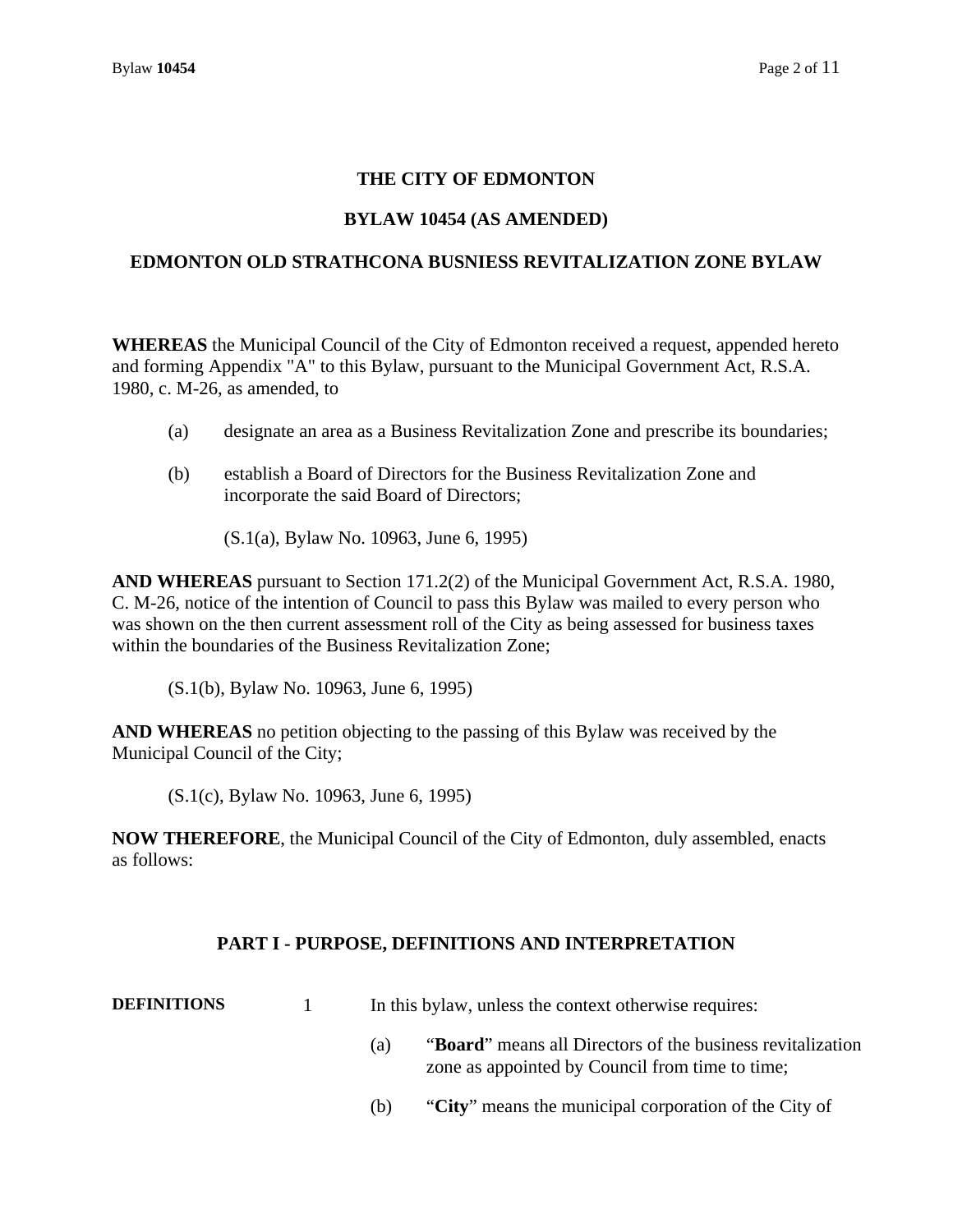Edmonton;

- (c) "**Council"** means the municipal council of the City of Edmonton;
- (d) "**Director**" means a person appointed by Council pursuant to section 6 of this bylaw;
- (e) "**Member**" means a business assessed for business taxes within the Zone;
- (f) "**MGA**" means the *Municipal Government Act*, S.A. 2000, c. M-26;
- (g) "**Person**" includes an individual, partnership, association, corporation, trustee, executor, administrator or legal representative; and
- (h) "**Zone**" means the Edmonton Old Strathcona Business Revitalization Zone designated in section 2 of this bylaw.

(S.3, Bylaw 13922, April 19, 2005)

**DESIGNATION OF THE ZONE**  2 That area, the boundaries of which are outlined and shaded on the map attached hereto as Appendix "B" and forming part of this Bylaw, and which are more particularly described in Appendix "C" attached hereto and forming part of this Bylaw, is hereby designated as the "Edmonton Old Strathcona Business Revitalization Zone".

(S.4, Bylaw 13922, April 19, 2005)

- 3 (1) The Board of Directors of the Zone is hereby established as a corporation under the name "Old Strathcona Business Association".
	- (2) The Corporation hereby established shall consist of Directors appointed from time to time in accordance with Section 6 hereof.
		- (S.5, Bylaw 13922, April 19, 2005)

# 4 The objects or purposes for which the Zone are established are:

- (a) improving, beautifying and maintaining property in the Zone;
- (b) developing, improving, and maintaining public parking; and

**ESTABLISHMENT OF THE ASSOCIATION** 

**PURPOSES OF THE ZONE**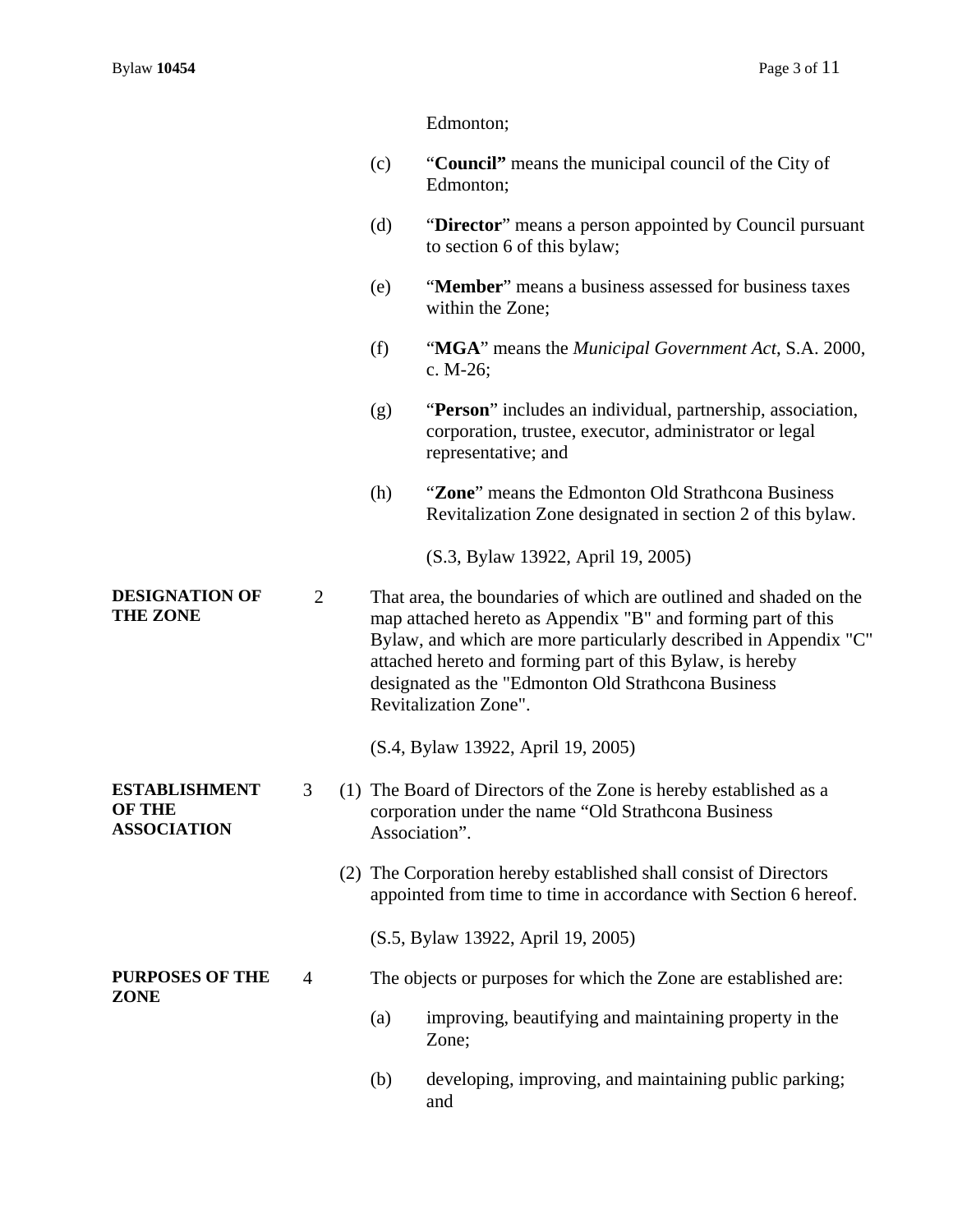|                                           |   | (c)                                                                                                          | promoting the Zone as a business or shopping district.                                                                                                                                                                                                                                                             |
|-------------------------------------------|---|--------------------------------------------------------------------------------------------------------------|--------------------------------------------------------------------------------------------------------------------------------------------------------------------------------------------------------------------------------------------------------------------------------------------------------------------|
| <b>POWERS OF</b><br><b>ASSOCIATION</b>    | 5 |                                                                                                              | (1) Subject to the provisions of this bylaw and every other applicable<br>bylaw of the City or statute or regulations of the Province, the<br>Zone shall have the power to do all things necessarily incidental to<br>the attainment of its objects.                                                               |
|                                           |   |                                                                                                              | (2) Nothing in this bylaw shall be construed as giving the Zone the<br>power to borrow money or otherwise pledge its assets without the<br>express direction of Council.                                                                                                                                           |
| <b>DIRECTORS</b>                          | 6 | by Council.                                                                                                  | (1) The Board of the Zone shall consist of fifteen Directors appointed                                                                                                                                                                                                                                             |
|                                           |   |                                                                                                              | (2) At the recommendation of the Board, Council may appoint fewer<br>than fifteen Directors.                                                                                                                                                                                                                       |
|                                           |   |                                                                                                              | (3) Each appointment made by Council is for a term of one year with<br>no maximum number of terms.                                                                                                                                                                                                                 |
|                                           |   |                                                                                                              | (4) No person shall be appointed as a Director unless that person:                                                                                                                                                                                                                                                 |
|                                           |   | (a)                                                                                                          | has been nominated in writing, submitted to the Board<br>before close of nominations, for appointment as a Director,<br>by any person in the Zone who is shown on the current<br>assessment roll of the City as being assessed for business<br>taxes with respect to a business carried on within the Zone,<br>and |
|                                           |   | (b)                                                                                                          | has consented to act as a Director, in writing submitted to<br>the Board prior to that person's appointment.                                                                                                                                                                                                       |
|                                           |   |                                                                                                              | (5) A majority of existing, appointed members constitutes quorum.                                                                                                                                                                                                                                                  |
| <b>REMUNERATION</b>                       | 7 | (1) The position of a Director is voluntary, and no remuneration will<br>be paid for services as a Director. |                                                                                                                                                                                                                                                                                                                    |
|                                           |   |                                                                                                              | (2) Directors shall be reimbursed for expenses necessarily incurred in<br>the performance of duties as a Director.                                                                                                                                                                                                 |
| <b>PROCEDURES FOR</b><br><b>THE BOARD</b> | 8 |                                                                                                              | (1) The Board shall manage the business and affairs of the Zone.                                                                                                                                                                                                                                                   |
|                                           |   |                                                                                                              | (2) The Board shall meet at least quarterly and may meet more<br>frequently, as it sees fit, for the dispatch of business.                                                                                                                                                                                         |
|                                           |   |                                                                                                              | (3) The Directors shall:                                                                                                                                                                                                                                                                                           |
|                                           |   | (a)                                                                                                          | elect one of their number as Chair of the Board to preside at<br>all meetings of the Board, and                                                                                                                                                                                                                    |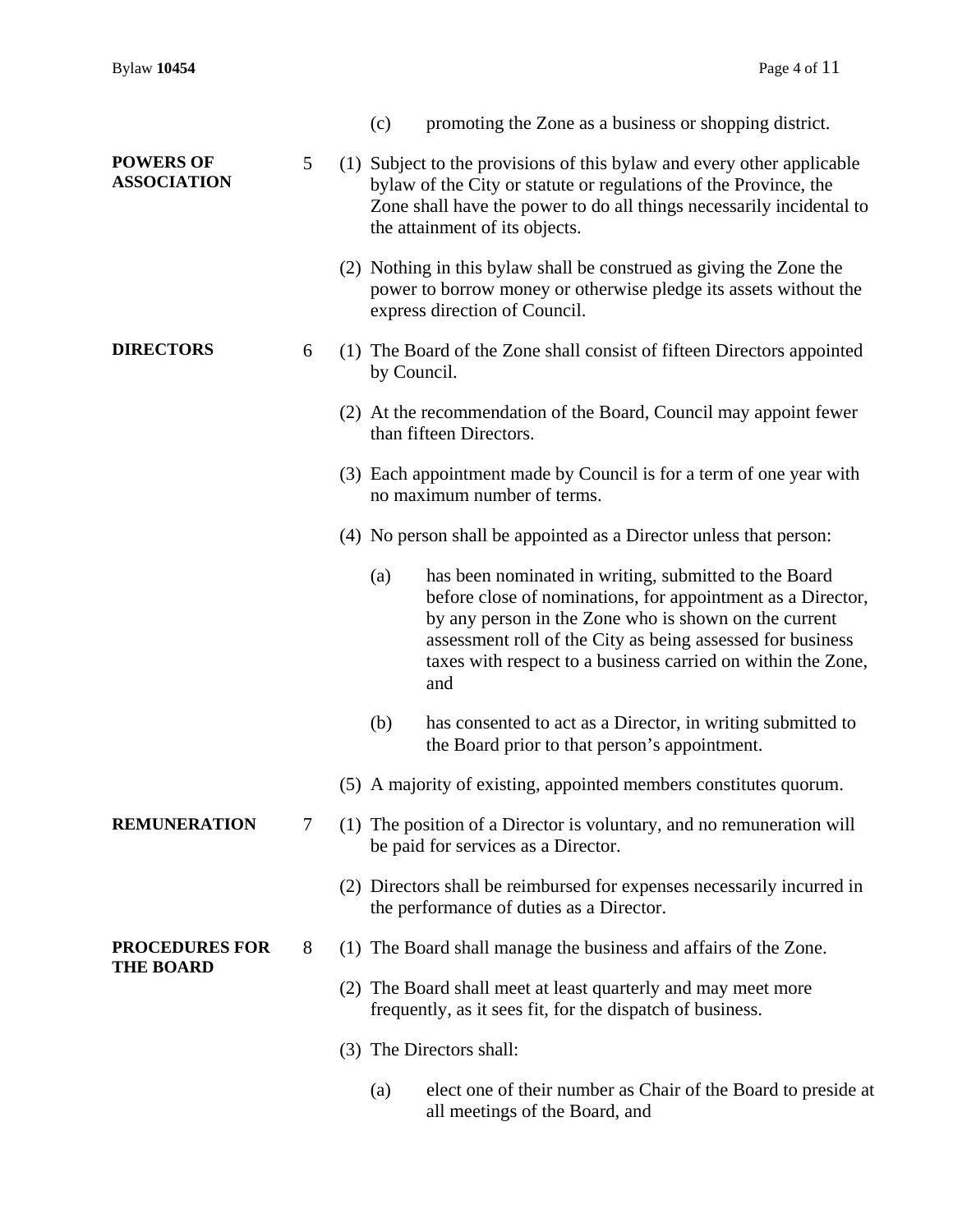**FINANCIAL MATTERS** 

| (b) | determine the period for which that person is to hold office. |  |
|-----|---------------------------------------------------------------|--|
|     |                                                               |  |

- (4) If the Chair is not present within fifteen (15) minutes from the time fixed for the holding of any meeting, the Directors present shall choose one of their number to be the Chair of the meeting.
- (5) A motion is lost when the vote is tied.
- (6) The Board may delegate any of the Board's powers to a committee or committees consisting of one or more Directors.
- 9 (1) The financial year of the Board is the calendar year.
	- (2) The Board may appoint such officers of the Zone as the Board sees fit and may specify the powers and duties of such officers and, subject to the provisions of this bylaw, may delegate to any officer such of the powers of the Board as the Board thinks fit.
	- (3) If a Director or a Director's family member, as defined within the MGA, has a pecuniary interest in a matter before the Board, the Director shall be precluded from voting or participating in the discussion.
	- (4) The Zone may have a corporate seal, which seal may be adopted or changed from time to time by the Board and on which the name of the Zone shall appear.
	- (5) The banking business of the Zone shall be transacted with such banks or financial institutions as the Board may from time to time designate, and shall be transacted in accordance with such agreements, instructions, and delegations of power as the Board may from time to time prescribe.
	- (6) The Board shall cause true accounts to be kept of the sums of money received and expended by the Zone and the matter or matters in respect of which such receipts and expenditures take place, all acquisitions and dispositions of property of the Association, and all the assets and liabilities of the Zone.
	- (7) The books of account of the Zone shall be kept at such place or places as the Board thinks fit, and no person, other than a Director, an officer, the City Auditor, or an officer, accountant, or other person, whose duty to the Zone or to the Council require that person to do so, shall have any right to inspect any account or book or document of the Zone except as may be authorized by the Board, by Council, or by statute.
	- (8) The Board shall, in each year at the time and in the form prescribed by the Council, submit to the Council, for its approval, estimates of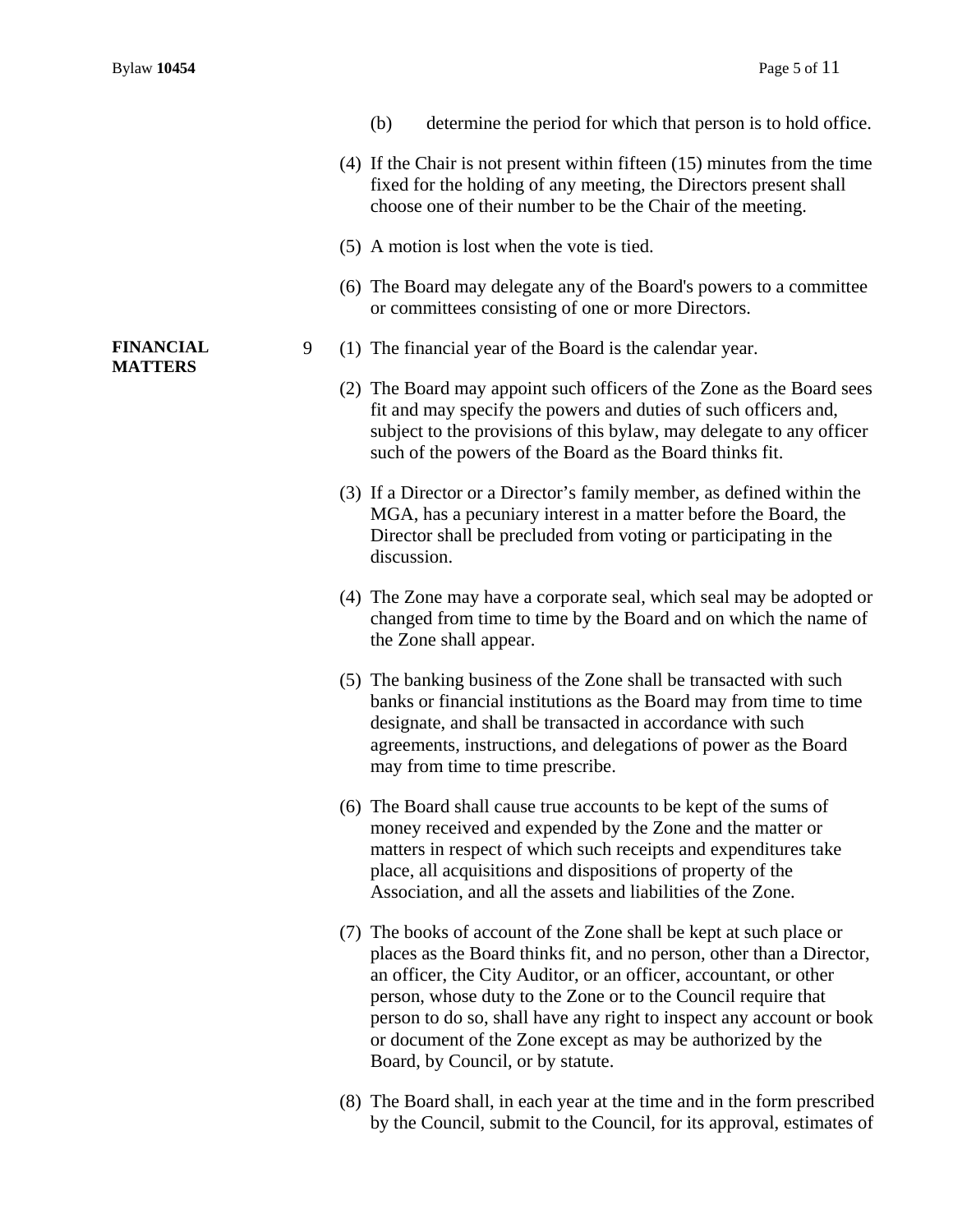revenues and expenditures expected to be received and made by the Zone for the next fiscal year.

- (9) The Board shall present and review these estimates with its Members at the annual general meeting and subsequently revise, if necessary, and approve them prior to their submission to Council.
- (10) The Board shall notify by mail, personal delivery, or a combination of the two, all businesses within the Zone listed in the current assessment roll of the proposed budget, and of the date and place when Council will consider approval of the proposed budget.
- 10 (1) In each calendar year, prior to submitting its estimates of revenues and expenditures to Council, the Board shall hold an annual general meeting of all Members.
	- (2) Written notice of the annual meeting shall be sent by mail, personal delivery, or a combination of the two, to all Members, at least fourteen (14) days prior to the meeting date.
	- (3) At the annual meeting the Board shall:
		- (a) review with Members its estimates of revenues and expenditures for the next calendar year;
		- (b) review with Members any nominations for new Directors from the Members for the next calendar year received by the Board prior to the meeting;
		- (c) seek any additional nominations for new Directors for the next calendar year; and
		- (d) close the nomination period permanently for new Directors for the next calendar year.
	- (4) For the purposes of any vote of the membership during the annual meeting or a special meeting, the following voting procedures shall apply:
		- (a) Each Member shall be entitled to one vote;
		- (b) In order to be eligible to vote, each representative shall present to the Board upon arrival at the meeting, an original signed statement giving the bearer permission to represent the Member in any vote at that meeting; and
		- (c) Motions are passed by a majority of the votes cast by the Members present at the meeting. (S.6(4.0 – 10.4), Bylaw 13922, April 19, 2005)

**ANNUAL GENERAL MEETINGS AND SPECIAL MEETINGS OF THE BOARD**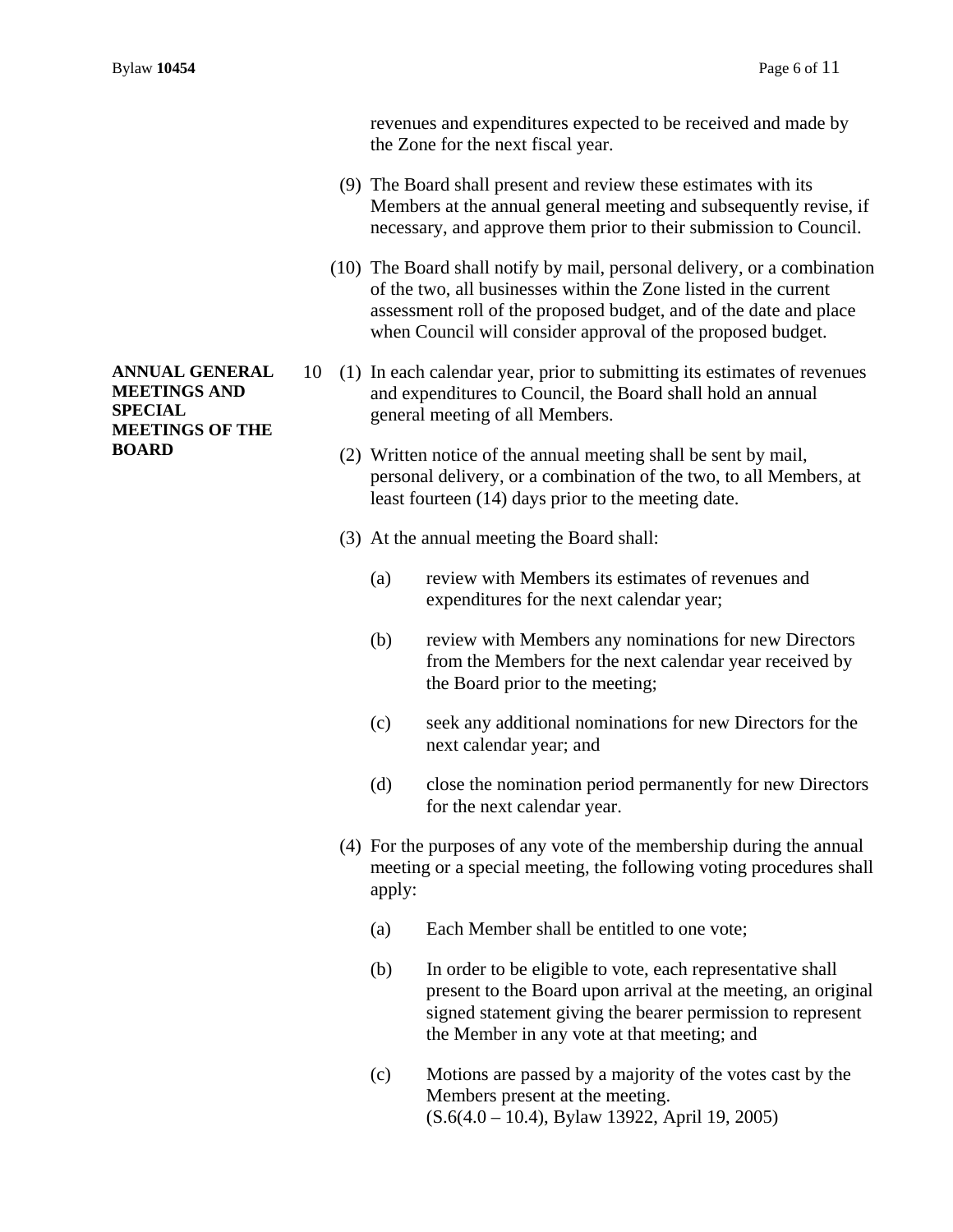**ANNUAL REPORT** 11 The Board shall prepare and submit to Council an annual report of the activity of the Zone at the time specified by Council, together with an audited financial statement of the Zone comprised of an income and expenditure account and a balance sheet and any other statements and reports required by Council.

(NOTE: Consolidation made under Section 69 of the *Municipal Government Act,* R.S.A. 2000, c.L-21 and Bylaw No. 12005, and printed under the City Manager's authority)

Bylaw No. 10454 passed by Council September 14, 1993

Amendments:

 Bylaw 10809 - July 12, 1994 Bylaw 10963 - June 6, 1995 Bylaw 13922 - April 19, 2005 Bylaw 14432 - December 12, 2006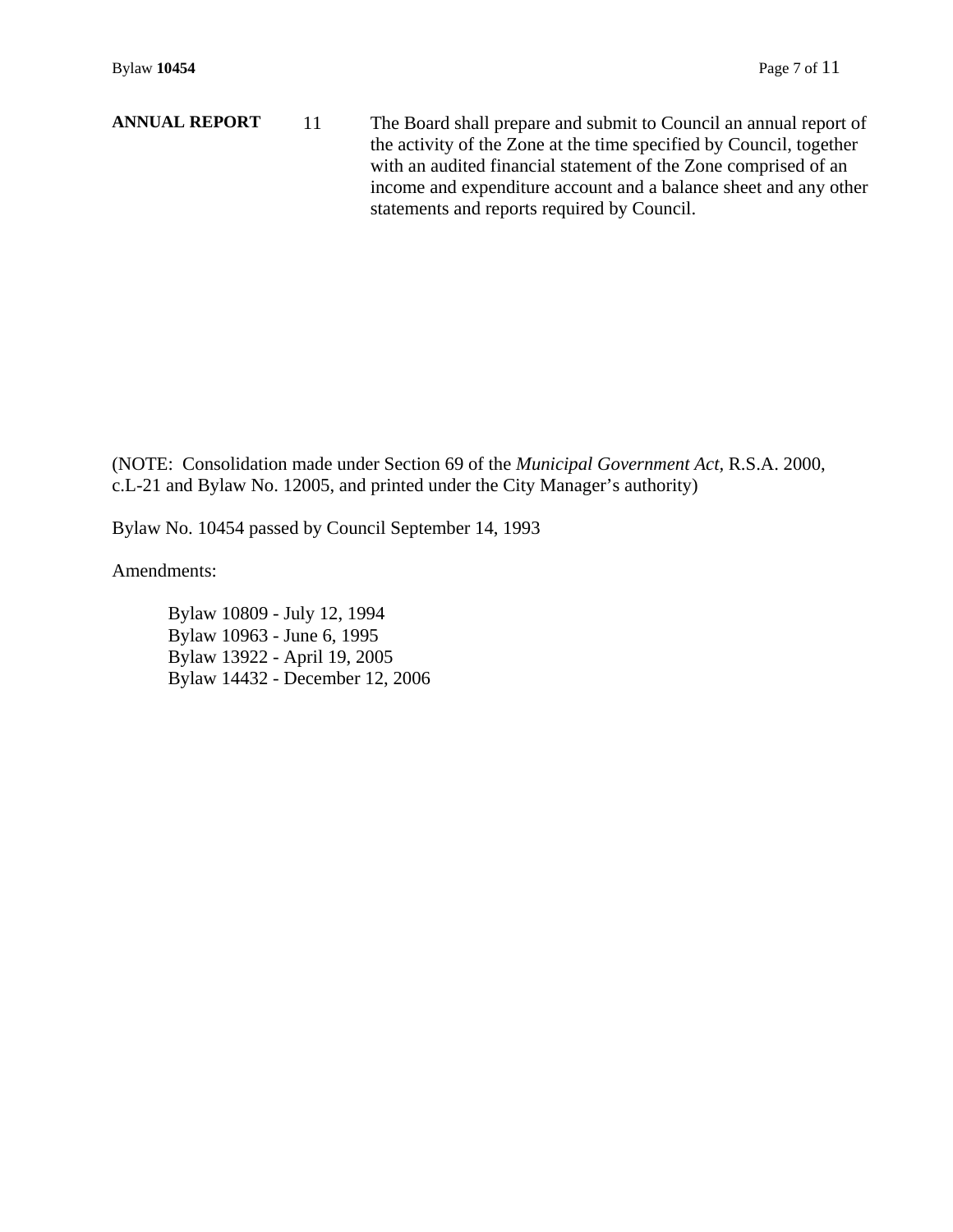## **Appendix "C"**

#### BOUNDARIES OF THE EDMONTON OLD STRATHCONA BUSINESS REVITALIZATION ZONE

The Edmonton Old Strathcona Business Revitalization Zone shall consist of all lots lying within the following boundaries:

- On the West Originating on the north side of Whyte Avenue (82 Avenue) at the western boundary of the first lot west of 109 Street (legal description: Plan 0526142 Block 143 Lot 36), north along that boundary to continue north along the north/south lane which is east of 110 Street connecting 83 Avenue to the lane north of 82 Avenue, to 83 Avenue.
- On the North Originating at the intersection of 83 Avenue and the lane east of 110 Street, east along 83 Avenue to the eastern boundary of the second lot east of 109 Street (legal description: Plan N4000R Block 170 Lot 17), south along that boundary to the lane south of 83 Avenue, east along that lane to the west boundary of the third lot west of 105 Street (legal description: Plan I Block 66 Lot 34), north along that boundary to 83 Avenue, east along 83 Avenue to 105 Street, north along 105 Street to the lane north of 83 Avenue, east along the lane to the eastern boundary of the third lot east of 105 Street (legal description: Plan I Block 80 Lot 23), south along that boundary to 83 Avenue, east along 83 Avenue to the lane west of 104 Street, north along that lane to the north boundary of the fourth lot north of 83 Avenue (legal description: Plan I Block 80 Lot 4), east along that boundary to 104 Street, north along 104 Street to 85 Avenue, east along 85 Avenue to the north/south lane east of 104 Street, north along that lane to the northern boundary of the fourth lot north of 85 Avenue (legal description: Plan I Block 97 Lot 4), east along the northern boundary of this lot to Gateway Boulevard, south along Gateway Boulevard to the north boundary of the CPR Right-of-Way at 84 Avenue, southeast along the north boundary of the CPR Right-of-Way to 83 Avenue, east along 83 Avenue to 102 Street, south along 102 Street to the lane north of 82 Avenue, east along that lane to the eastern boundary of the first lot east of 99 Street (legal description: Plan 0022955 Block 72 Lot 41).
- On the East Originating at the intersection of the lane north of 82 Avenue and the east boundary of the first lot east of 99 Street (legal description: Plan 0022955 Block 72 Lot 41), south to 82 Avenue, south along the eastern boundary of the west ½ of the sixth lot located east of 99 Street (legal description: Plan I Block 57, west ½ of Lot 6) to the lane south of 82 Avenue, west along that lane to the eastern boundary of the fourth lot east of 99 Street (legal description: Plan I Block 57 Lot 37), south along that boundary to 81 Avenue.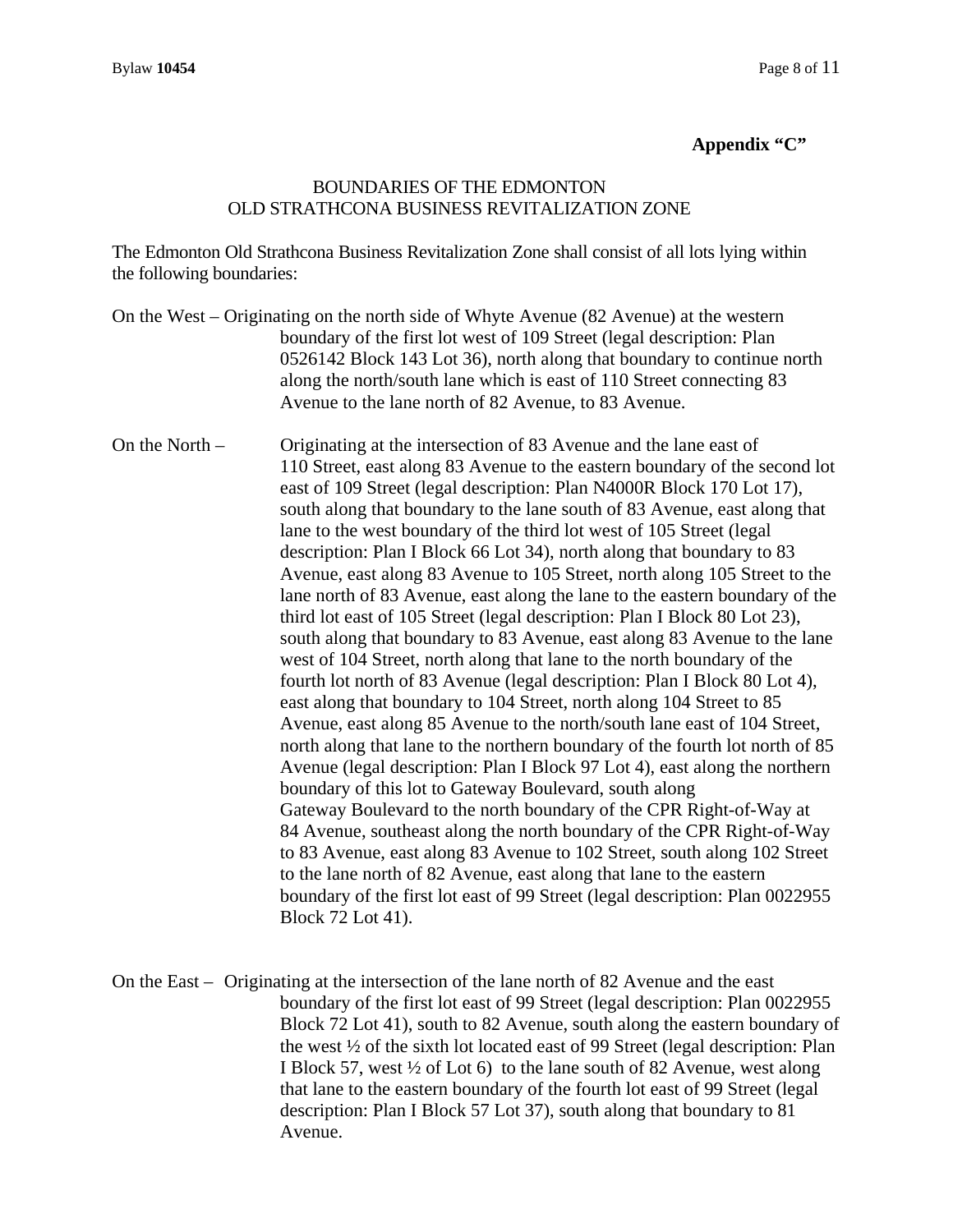On the South – Originating on the north side of 81 Avenue at the eastern boundary of the fourth lot east of 99 Street (legal description: Plan I Block 57 Lot 37), west to 99 Street, south along 99 Street to the lane south of 81 Avenue, west along that lane to 100 Street, south along 100 Street to the south east corner of the lot located west of the intersection of 75 Avenue and 100 Street (legal description: Plan 0520934 Block 2 Lot1), continuing west along the southern boundary of this lot to the southwest corner of this lot, north along the western boundary of this lot to the southern boundary of the block with the legal description: Plan 8022223 Block 1, continuing northwesterly along the southern boundary of this Block 1 to the southeast corner of lot legally described as: Plan 1584HW Block S Lot F, continuing northwesterly along the southern boundary of this lot to Gateway Boulevard, then north to University Avenue, west along University Avenue to the western boundary of the first lot west of 104 Street (legal description: Plan 7920927 Block 13 Lot 12), north along that boundary to 76 Avenue, east along 76 Avenue to the western boundary of the fourth lot west of 104 Street (legal description: Plan I16 Block 13 Lot 4), north along the western boundary of that lot to the east/west lane north of 76 Avenue, then north along the western boundary of the third lot west of 104 Street (legal description: Plan 8146ET Block 13 Lot F) to 77 Avenue, then north along the lane west of 104 Street, continuing north along this lane west of 104 Street to the east/west lane north of 78 Avenue, west along this lane to 105 Street, north along 105 Street to 80 Avenue, west along 80 Avenue to the western boundary of the first lot west of 105 Street (legal description: Plan 8146ET Block 48 Lot P), north along that boundary to the lane south of 81 Avenue, west along that lane to 106 Street, north along 106 Street to 81 Avenue, west along 81 Avenue to 108 Street, north along 108 Street to the lane south of 82 Avenue, west along that lane to the western boundary of the third lot west of 109 Street (legal description: Plan I23 Block 142 Lot 33), north along that boundary to 82 Avenue, west along 82 Avenue to the western boundary of the first lot west of 109 Street (legal description: Plan 0526142 Block 143 Lot 36).

(S.1(b), Bylaw 14432, December 12, 2006) Effective January 1, 2007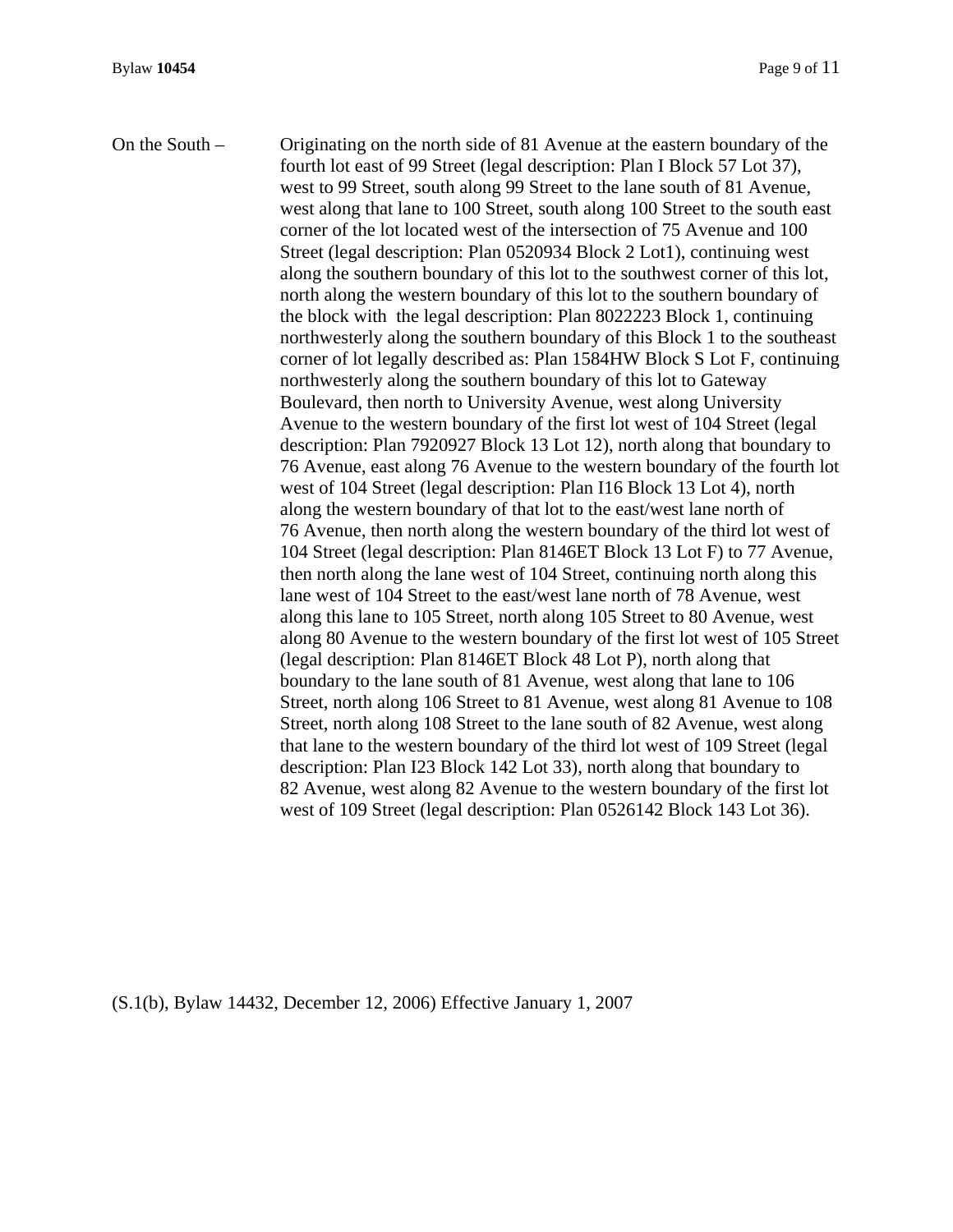## **STATEMENT OF OBJECTIVES**

# **FOR THE**

# **OLD STRATHCONA BUSINESS REVITALIZATION ZONE ASSOCIATION**

To physically and economically revitalize the Old Strathcona area by:

- 1) Raising the profile of the area through joint marketing, promotions, and the hosting of special events designed to attract people to the area. The BRZ will enhance awareness through promotional means - i.e. tourist trade.
- 2) Improving communications and involvement within the area's business community as well as the business community and the neighbouring residential communities and the Old Strathcona Foundation.
- 3) Upgrading the appearance of the area through streetscape improvements, expanded parking, better pedestrian access and beautification.
- 4) Formalizing operational guidelines and an internal framework that will allow the Association to identify and address important issues regarding the area.
- 5) Maintaining market share in the greater Edmonton area and assist area businesses to remain vital.
- 6) Attracting new businesses to the area.
- 7) Maintaining the working relationship with the various entities that make Old Strathcona unique.
- 8) Providing a unified voice with east, west and central Strathcona by which to liaise between the area's business community and the City of Edmonton with regard to planning developments, traffic, and/or other related issues as they may affect the Old Strathcona area.